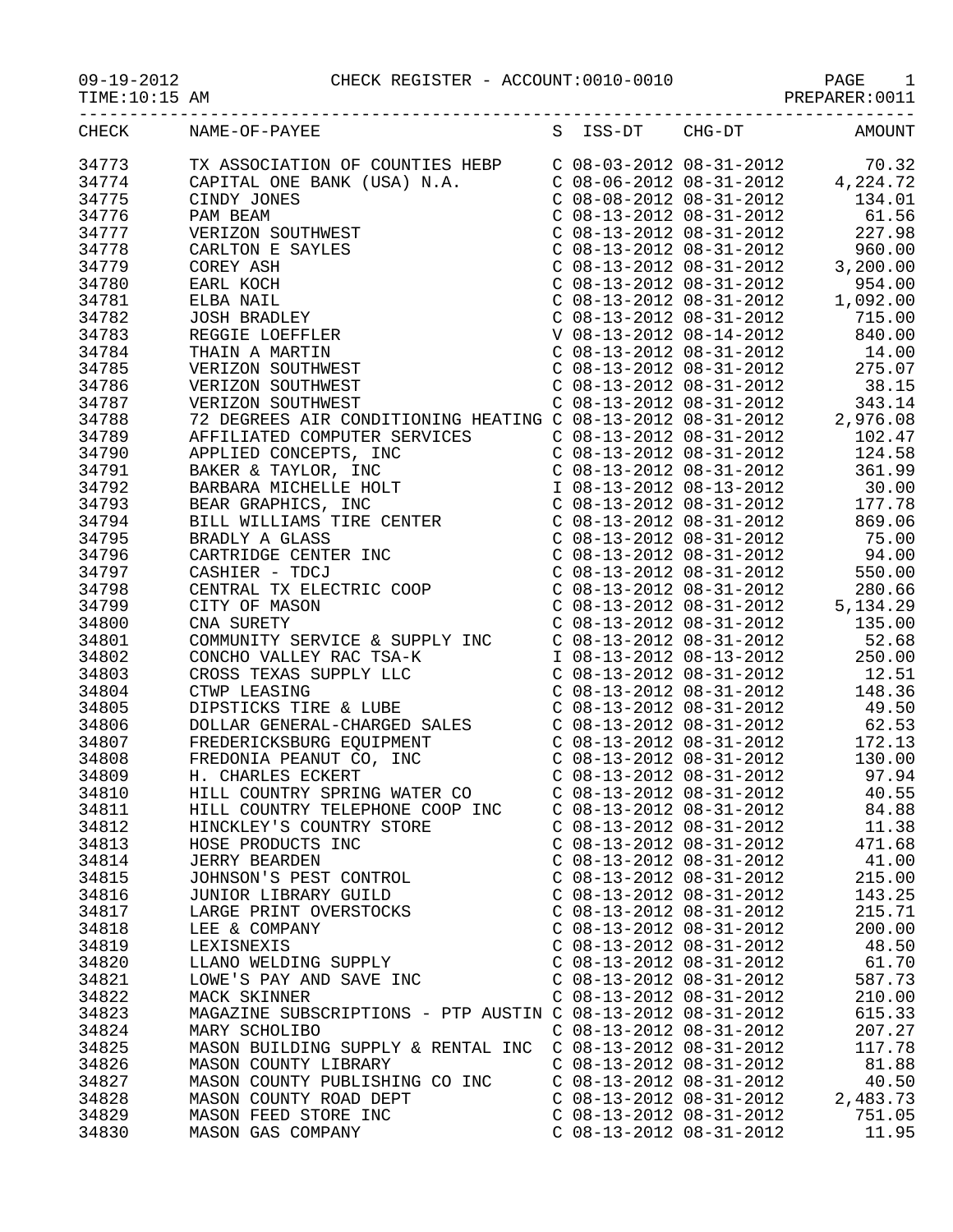PREPARER:0011

|                | S ISS-DT CHG-DT AMOUNT<br>CHECK NAME-OF-PAYEE                      |                           |                         |          |
|----------------|--------------------------------------------------------------------|---------------------------|-------------------------|----------|
| 34831          |                                                                    |                           |                         |          |
| 34832          |                                                                    |                           |                         |          |
|                |                                                                    |                           |                         |          |
| 34833          |                                                                    |                           |                         |          |
| 34834          |                                                                    |                           |                         |          |
| 34835          |                                                                    |                           |                         |          |
| 34836          |                                                                    |                           |                         |          |
| 34837          |                                                                    |                           |                         |          |
| 34838          |                                                                    |                           |                         |          |
| 34839          |                                                                    |                           |                         |          |
| 34840          |                                                                    |                           |                         |          |
| 34841          |                                                                    |                           |                         |          |
| 34842          |                                                                    |                           |                         |          |
| 34843          |                                                                    |                           |                         |          |
| 34844          |                                                                    |                           |                         |          |
| 34845          |                                                                    |                           |                         |          |
| 34846          |                                                                    |                           |                         |          |
|                |                                                                    |                           |                         |          |
| 34847          |                                                                    |                           |                         |          |
| 34848          |                                                                    |                           |                         |          |
| 34849          |                                                                    |                           |                         |          |
| 34850          |                                                                    |                           |                         |          |
| 34851          |                                                                    |                           |                         |          |
| 34852          |                                                                    |                           |                         |          |
| 34853          |                                                                    |                           |                         |          |
| 34854          |                                                                    |                           |                         |          |
| 34855          |                                                                    |                           |                         |          |
| 34856          |                                                                    |                           |                         |          |
| 34857          |                                                                    |                           |                         |          |
| 34858          |                                                                    |                           |                         |          |
| 34859          |                                                                    |                           |                         |          |
| 34860          |                                                                    |                           |                         |          |
| 34861          |                                                                    |                           |                         |          |
| 34862          |                                                                    |                           |                         |          |
| 34863          |                                                                    |                           |                         |          |
|                |                                                                    |                           |                         |          |
| 34864          |                                                                    |                           |                         |          |
| 34865<br>34866 |                                                                    |                           |                         |          |
|                |                                                                    |                           |                         |          |
| 34867          |                                                                    |                           |                         |          |
| 34868          | 72 DEGREES AIR CONDITIONING HEATING I 08-27-2012 08-27-2012 360.27 |                           |                         |          |
| 34869          | CENTURYLINK OCC                                                    |                           | I 08-27-2012 08-27-2012 | 94.73    |
| 34870          | COMANCHE COUNTY SHERIFF'S OFFICE                                   | I 08-27-2012 08-27-2012   |                         | 10.79    |
| 34871          | CROSS TEXAS SUPPLY LLC                                             | $C$ 08-27-2012 08-31-2012 |                         | 82.77    |
| 34872          | CTWP LEASING                                                       | I 08-27-2012 08-27-2012   |                         | 101.54   |
| 34873          | ELBA NAIL                                                          | $C$ 08-27-2012 08-31-2012 |                         | 42.00    |
| 34874          | GAYLAND THORN                                                      | I 08-27-2012 08-27-2012   |                         | 551.24   |
| 34875          | HI-LINE                                                            | I 08-27-2012 08-27-2012   |                         | 244.84   |
| 34876          | HOLT COMPANY OF TEXAS                                              | I 08-27-2012 08-27-2012   |                         | 151.16   |
| 34877          | JACKY DEAN DOSS                                                    | I 08-27-2012 08-27-2012   |                         | 2,600.00 |
| 34878          | <b>JOSH BRADLEY</b>                                                | I 08-27-2012 08-27-2012   |                         | 42.00    |
| 34879          | KRISTY POWELL                                                      | I 08-27-2012 08-27-2012   |                         | 210.60   |
| 34880          | LEXIS NEXIS                                                        | I 08-27-2012 08-27-2012   |                         | 105.00   |
| 34881          | LORD AECK SARGENT                                                  | I 08-27-2012 08-27-2012   |                         | 3,608.12 |
|                | M. PATRICK MAGUIRE                                                 | I 08-27-2012 08-27-2012   |                         | 35.00    |
| 34882          |                                                                    |                           |                         |          |
| 34883          | MAG DRILLING INC DBA                                               | I 08-27-2012 08-27-2012   |                         | 260.00   |
| 34884          | MASON BUILDING SUPPLY & RENTAL INC                                 | I 08-27-2012 08-27-2012   |                         | 72.42    |
| 34885          | <b>MASON SHORT STOP</b>                                            | $C$ 08-27-2012 08-31-2012 |                         | 44.68    |
| 34886          | POSTMASTER                                                         | I 08-27-2012 08-27-2012   |                         | 32.00    |
| 34887          | PRIMROSE OIL COMPANY INC                                           | I 08-27-2012 08-27-2012   |                         | 795.76   |
| 34888          | QUILL CORPORATION                                                  | I 08-27-2012 08-27-2012   |                         | 433.33   |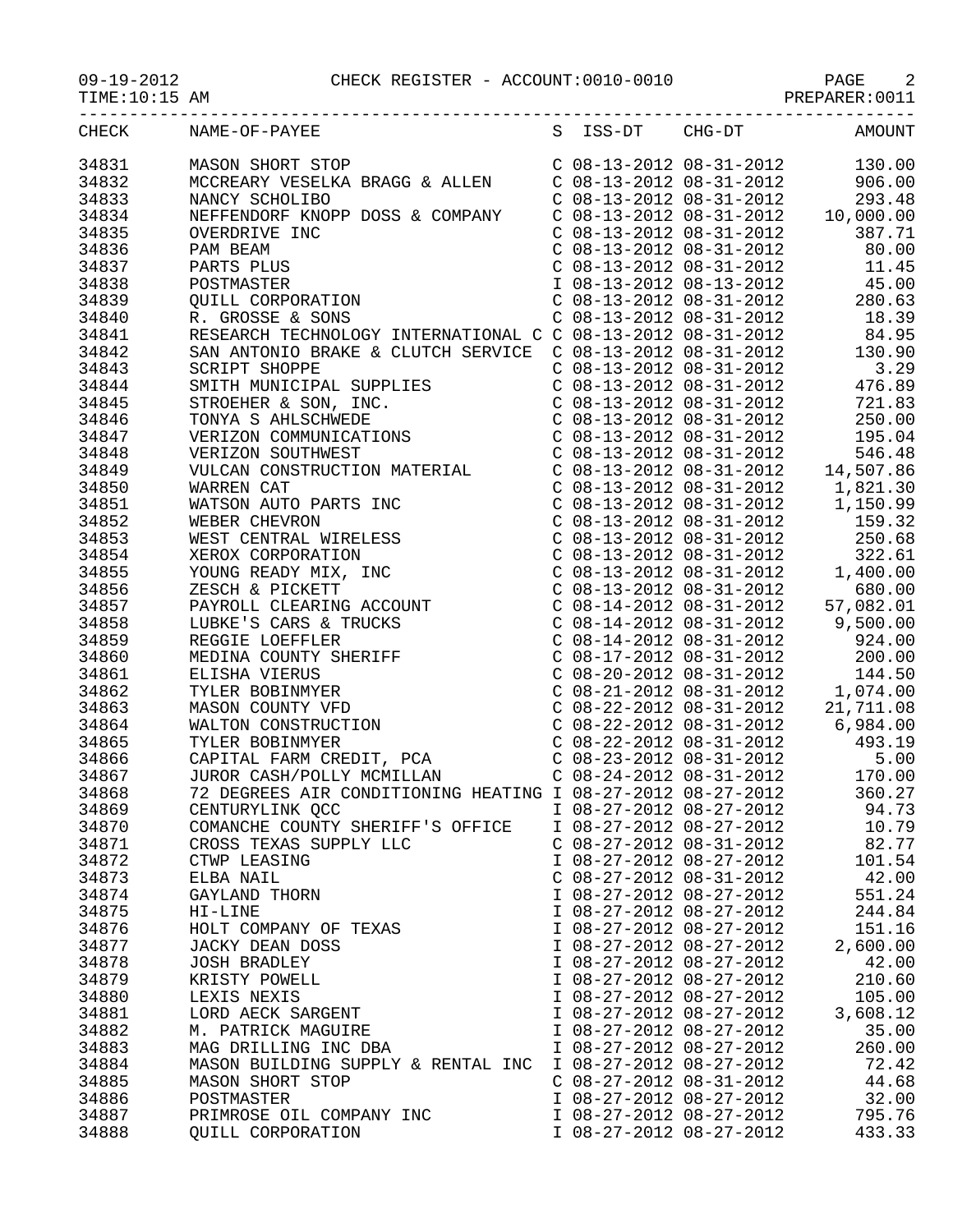| CHECK | NAME-OF-PAYEE                   |                         | S ISS-DT CHG-DT AMOUNT                                           |
|-------|---------------------------------|-------------------------|------------------------------------------------------------------|
|       | 34889 SCRIPT SHOPPE             |                         |                                                                  |
| 34890 |                                 |                         |                                                                  |
| 34891 |                                 |                         |                                                                  |
| 34892 |                                 |                         |                                                                  |
| 34893 |                                 |                         |                                                                  |
| 34894 |                                 |                         |                                                                  |
| 34895 |                                 |                         |                                                                  |
| 34896 |                                 |                         |                                                                  |
| 34897 |                                 |                         |                                                                  |
| 34898 |                                 |                         |                                                                  |
| 34899 |                                 |                         |                                                                  |
| 34900 |                                 |                         |                                                                  |
| 34901 |                                 |                         |                                                                  |
| 34902 |                                 |                         |                                                                  |
| 34903 |                                 |                         |                                                                  |
| 34904 |                                 |                         |                                                                  |
| 34905 |                                 |                         |                                                                  |
| 34906 |                                 |                         |                                                                  |
| 34907 |                                 |                         |                                                                  |
| 34908 |                                 |                         |                                                                  |
|       |                                 |                         |                                                                  |
| 34909 |                                 |                         |                                                                  |
| 34910 |                                 |                         |                                                                  |
| 34911 |                                 |                         |                                                                  |
| 34912 |                                 |                         |                                                                  |
| 34913 |                                 |                         |                                                                  |
| 34914 |                                 |                         |                                                                  |
| 34915 |                                 |                         |                                                                  |
| 34916 |                                 |                         |                                                                  |
| 34917 |                                 |                         |                                                                  |
| 34918 |                                 |                         |                                                                  |
| 34919 |                                 |                         |                                                                  |
| 34920 |                                 |                         |                                                                  |
| 34921 |                                 |                         |                                                                  |
| 34922 |                                 |                         |                                                                  |
| 34923 |                                 |                         |                                                                  |
| 34924 |                                 |                         |                                                                  |
| 34925 |                                 |                         | 1 09-10-2012 09-10-2012 124.58<br>1 09-10-2012 09-10-2012 658.58 |
| 34926 |                                 |                         |                                                                  |
| 34927 | BARBARA MICHELLE HOLT           | I 09-10-2012 09-10-2012 | 30.00                                                            |
| 34928 | BEAR GRAPHICS, INC              | I 09-10-2012 09-10-2012 | 750.51                                                           |
| 34929 | BOB MOORE TIRE CO               | I 09-10-2012 09-10-2012 | 125.00                                                           |
| 34930 | BUTTERY COMPANY, LLP            | I 09-10-2012 09-10-2012 | 38.82                                                            |
| 34931 | CENTRAL TX ELECTRIC COOP        | I 09-10-2012 09-10-2012 | 304.61                                                           |
| 34932 | CITY OF MASON                   | I 09-10-2012 09-10-2012 | 6,558.37                                                         |
| 34933 | CROSS TEXAS SUPPLY LLC          | I 09-10-2012 09-10-2012 | 12.08                                                            |
| 34934 | CTWP LEASING                    | I 09-10-2012 09-10-2012 | 142.70                                                           |
| 34935 | DEBBIE OWEN DBA                 | I 09-10-2012 09-10-2012 | 53.07                                                            |
| 34936 | DIPSTICKS TIRE & LUBE           | I 09-10-2012 09-10-2012 | 50.00                                                            |
| 34937 | ELBA NAIL                       | I 09-10-2012 09-10-2012 | 42.00                                                            |
| 34938 | FREDONIA PEANUT CO, INC         | I 09-10-2012 09-10-2012 | 319.00                                                           |
| 34939 | HI-LINE                         | I 09-10-2012 09-10-2012 | 52.92                                                            |
| 34940 | HILL COUNTRY AUTO GLASS         | I 09-10-2012 09-10-2012 | 1,440.22                                                         |
| 34941 | HILL COUNTRY SPRING WATER CO    | I 09-10-2012 09-10-2012 | 40.55                                                            |
| 34942 | HILL COUNTRY TELEPHONE COOP INC | I 09-10-2012 09-10-2012 | 84.88                                                            |
| 34943 | HOLT COMPANY OF TEXAS           | I 09-10-2012 09-10-2012 | 30.00                                                            |
| 34944 | HOSE PRODUCTS INC               | I 09-10-2012 09-10-2012 | 117.89                                                           |
| 34945 | INTEGRITY TRANSLATIONS          | I 09-10-2012 09-10-2012 | 269.00                                                           |

34946 KAREN TOONE I 09-10-2012 09-10-2012 7,956.00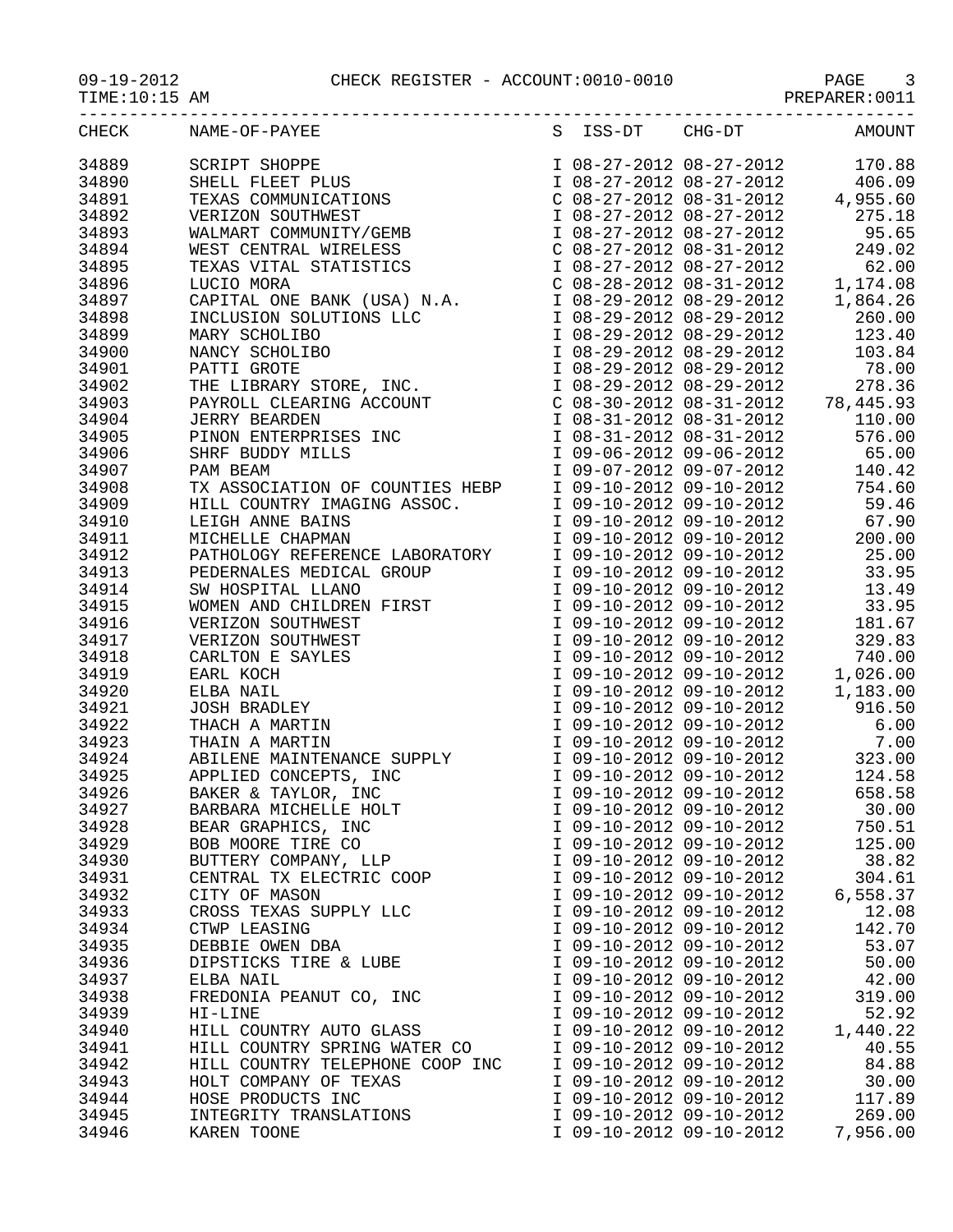09-19-2012<br>TIME:10:15 AM

| CHECK | NAME-OF-PAYEE                      | S ISS-DT | CHG-DT                    | AMOUNT    |
|-------|------------------------------------|----------|---------------------------|-----------|
| 34947 | LARGE PRINT OVERSTOCKS             |          | I 09-10-2012 09-10-2012   | 42.07     |
| 34948 | LLANO WELDING SUPPLY               |          | I 09-10-2012 09-10-2012   | 69.25     |
| 34949 | LUBKE'S CARS & TRUCKS              |          | I 09-10-2012 09-10-2012   | 177.22    |
| 34950 | MARTIN'S PLUMBING                  |          | I 09-10-2012 09-10-2012   | 432.81    |
| 34951 | MARY SCHOLIBO                      |          | I 09-10-2012 09-10-2012   | 194.70    |
| 34952 | MASON BUILDING SUPPLY & RENTAL INC |          | I 09-10-2012 09-10-2012   | 36.14     |
| 34953 | MASON CO APPRAISAL DIST            |          | I 09-10-2012 09-10-2012   | 22,794.75 |
| 34954 | MASON COUNTY PUBLISHING CO INC     |          | I 09-10-2012 09-10-2012   | 402.75    |
| 34955 | MASON COUNTY ROAD DEPT             |          | I 09-10-2012 09-10-2012   | 2,553.44  |
| 34956 | MASON FEED STORE INC               |          | I 09-10-2012 09-10-2012   | 104.40    |
| 34957 | NANCY SCHOLIBO                     |          | I 09-10-2012 09-10-2012   | 55.84     |
| 34958 | NUWAY INC                          |          | I 09-10-2012 09-10-2012   | 141.27    |
| 34959 | OUILL CORPORATION                  |          | I 09-10-2012 09-10-2012   | 222.85    |
| 34960 | R. GROSSE & SONS                   |          | I 09-10-2012 09-10-2012   | 40.89     |
| 34961 | ROMCO EQUIPMENT CO                 |          | I 09-10-2012 09-10-2012   | 300.00    |
| 34962 | SAN ANTONIO BRAKE & CLUTCH SERVICE |          | I 09-10-2012 09-10-2012   | 54.04     |
| 34963 | STROEHER & SON, INC.               |          | I 09-10-2012 09-10-2012   | 17,288.87 |
| 34964 | TEXAS COMMUNICATIONS               |          | I 09-10-2012 09-10-2012   | 703.34    |
| 34965 | THAIN A MARTIN                     |          | I 09-10-2012 09-10-2012   | 49.00     |
| 34966 | VERIZON COMMUNICATIONS             |          | I 09-10-2012 09-10-2012   | 195.04    |
| 34967 | VERIZON SOUTHWEST                  |          | I 09-10-2012 09-10-2012   | 725.90    |
| 21060 | WATCON AITO DADTC TNO              |          | $T$ 09-10-2012 09-10-2012 | 002M      |

| 34961 | ROMCO EQUIPMENT CO                 | I 09-10-2012 09-10-2012 | 300.00    |
|-------|------------------------------------|-------------------------|-----------|
| 34962 | SAN ANTONIO BRAKE & CLUTCH SERVICE | I 09-10-2012 09-10-2012 | 54.04     |
| 34963 | STROEHER & SON, INC.               | I 09-10-2012 09-10-2012 | 17,288.87 |
| 34964 | TEXAS COMMUNICATIONS               | I 09-10-2012 09-10-2012 | 703.34    |
| 34965 | THAIN A MARTIN                     | I 09-10-2012 09-10-2012 | 49.00     |
| 34966 | VERIZON COMMUNICATIONS             | I 09-10-2012 09-10-2012 | 195.04    |
| 34967 | VERIZON SOUTHWEST                  | I 09-10-2012 09-10-2012 | 725.90    |
| 34968 | WATSON AUTO PARTS INC              | I 09-10-2012 09-10-2012 | 883.04    |
| 34969 | WEBER CHEVRON                      | I 09-10-2012 09-10-2012 | 921.00    |
| 34970 | XEROX CORPORATION                  | I 09-10-2012 09-10-2012 | 289.55    |
| 34971 | ZESCH & PICKETT                    | I 09-10-2012 09-10-2012 | 185.00    |
| 34972 | PAYROLL CLEARING ACCOUNT           | I 09-13-2012 09-13-2012 | 56,507.25 |
| 34973 | TYLER BOBINMYER                    | I 09-14-2012 09-14-2012 | 1,029.45  |
|       |                                    |                         |           |

34974 FIRST MASON TITLE  $109-17-2012$  09-17-2012 4.00